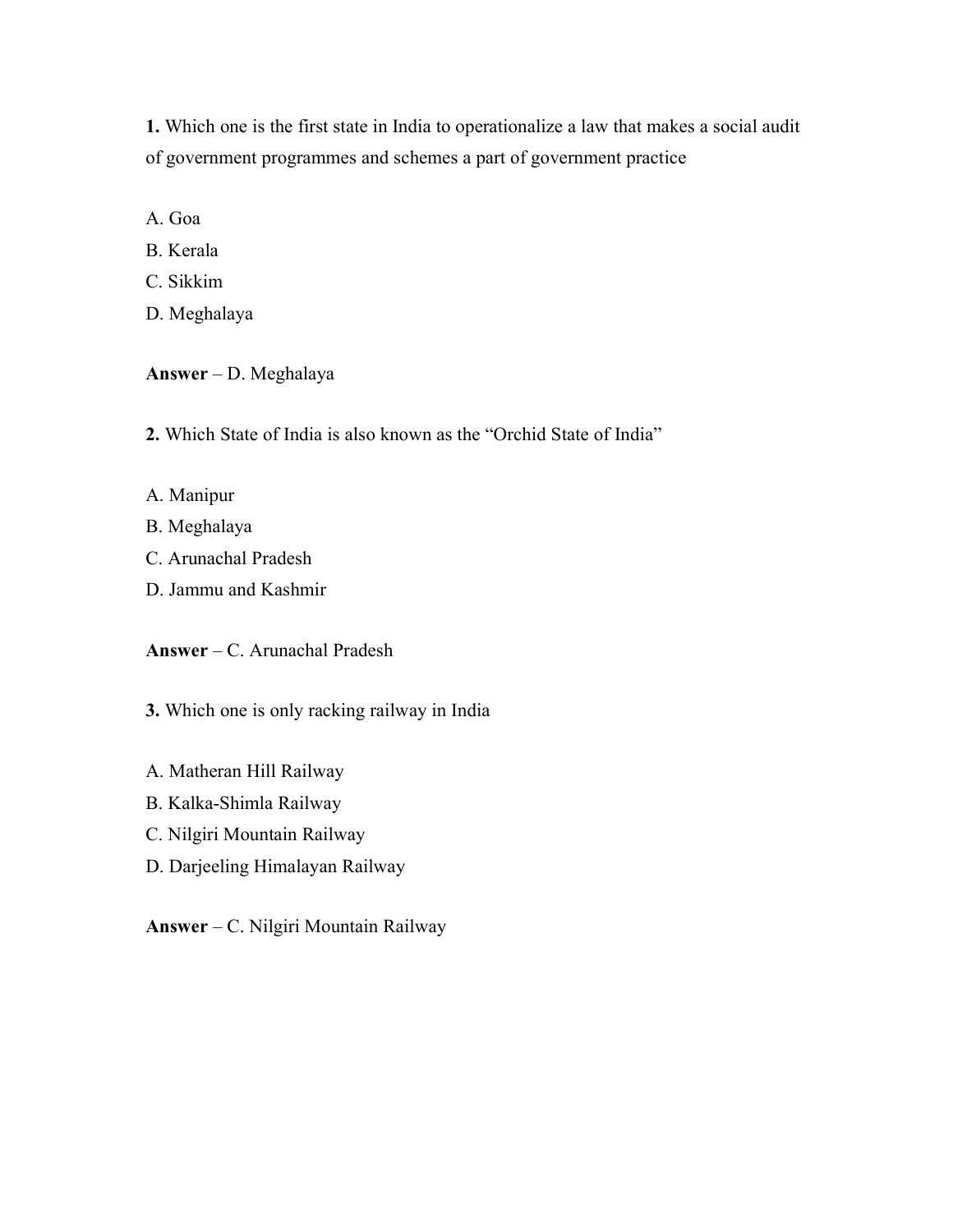4. Where is the head office of SahityaAkademi located?

A. New Delhi B. Lucknow C. Kolkata

D. None of these

Answer – A. New Delhi

5. Who wrote the "Panchatantra"?

A. Chanakya

B. Kalidasa

C. Vishnu Sharma

D. None of these

Answer – C. Vishnu Sharma

6. Who was the poet of "kadambari"?

A. Tulsidas

B. Bhavabhuti

C. Vishnu Sharma

D. Rabindranath Tagore

Answer – D. Rabindranath Tagore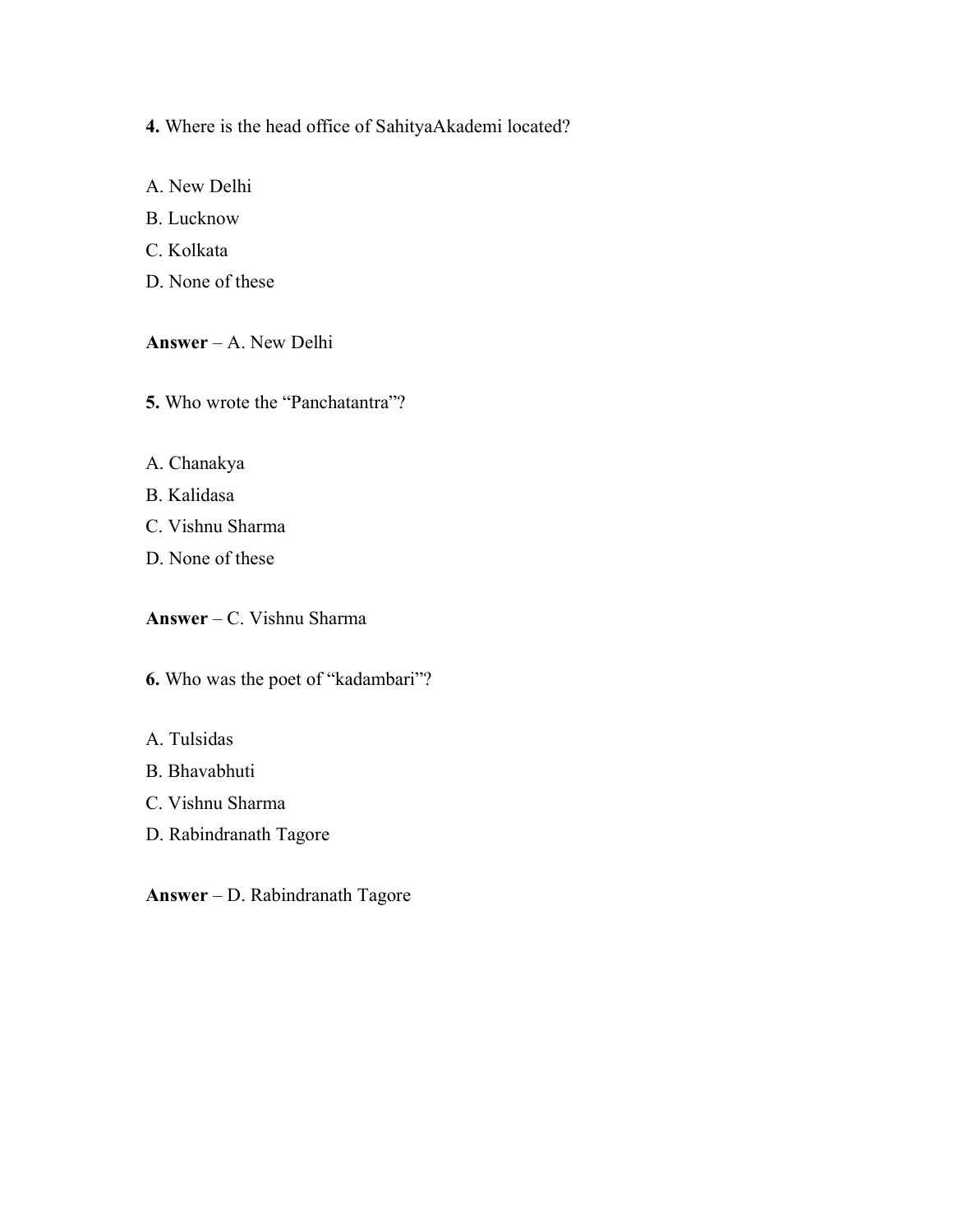7. The famous 'Hornbill festival' is celebrated in which of the following States of India?

A. Nagaland

- B. Mizoram
- C. Assam
- D. Meghalaya

Answer – A. Nagaland

8. In which of the following city Elephant festival is celebrated annually?

- A. Jodhpur
- B. Jaipur
- C. Kota
- D. Ajmer

Answer – B. Jaipur

- 9. Which state Government confers the Basavashree award?
- A. Gujarat
- B. Maharashtra
- C. Andhra Pradesh
- D. Karnataka

Answer – D. Karnataka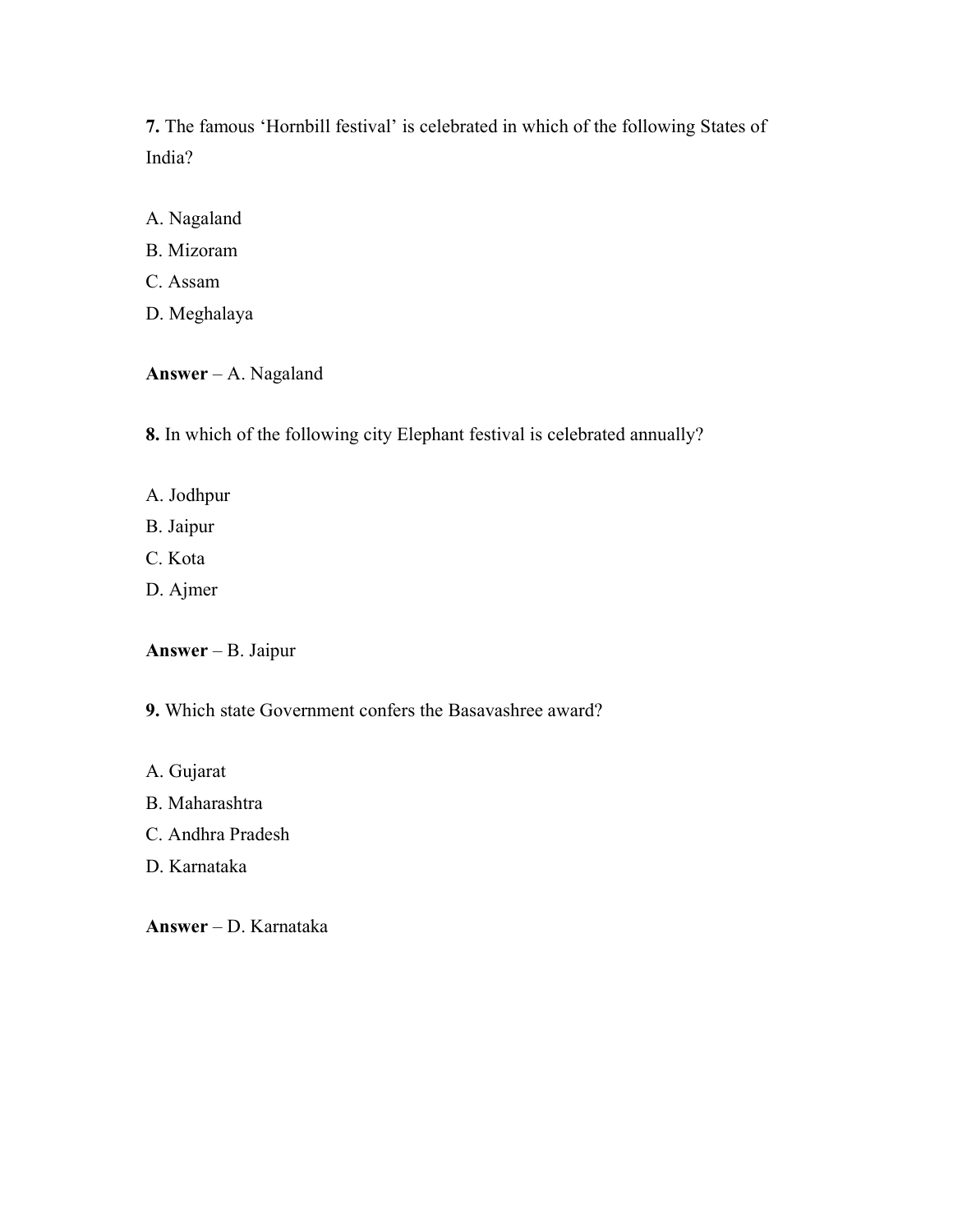10. Who among the following singer is often called as "Prince of Bhangra"?

A. DalerMehndi B. Mika Singh C. Sukhbir D. Sukhvinder Singh

Answer – C. Sukhbir

11. Which of the following celebration is observed by worshipping tools?

- A. Mahatma JyotibaPhuleJayanti
- B. VishwakarmaJayanti
- C. ParashuramaJayanti
- D. PrajapatiJayanti

Answer – B. VishwakarmaJayanti

12. Central Institute of Indian Languages is located at?

- A. Bangalore
- B. Mysore
- C. Bhopal
- D. Lucknow

Answer – B. Mysore

13. Which among the following is not located in Rajasthan?

- A. Karni Mata temple.
- B. Eklingji
- C. Junagarh Fort
- D. Narwar Fort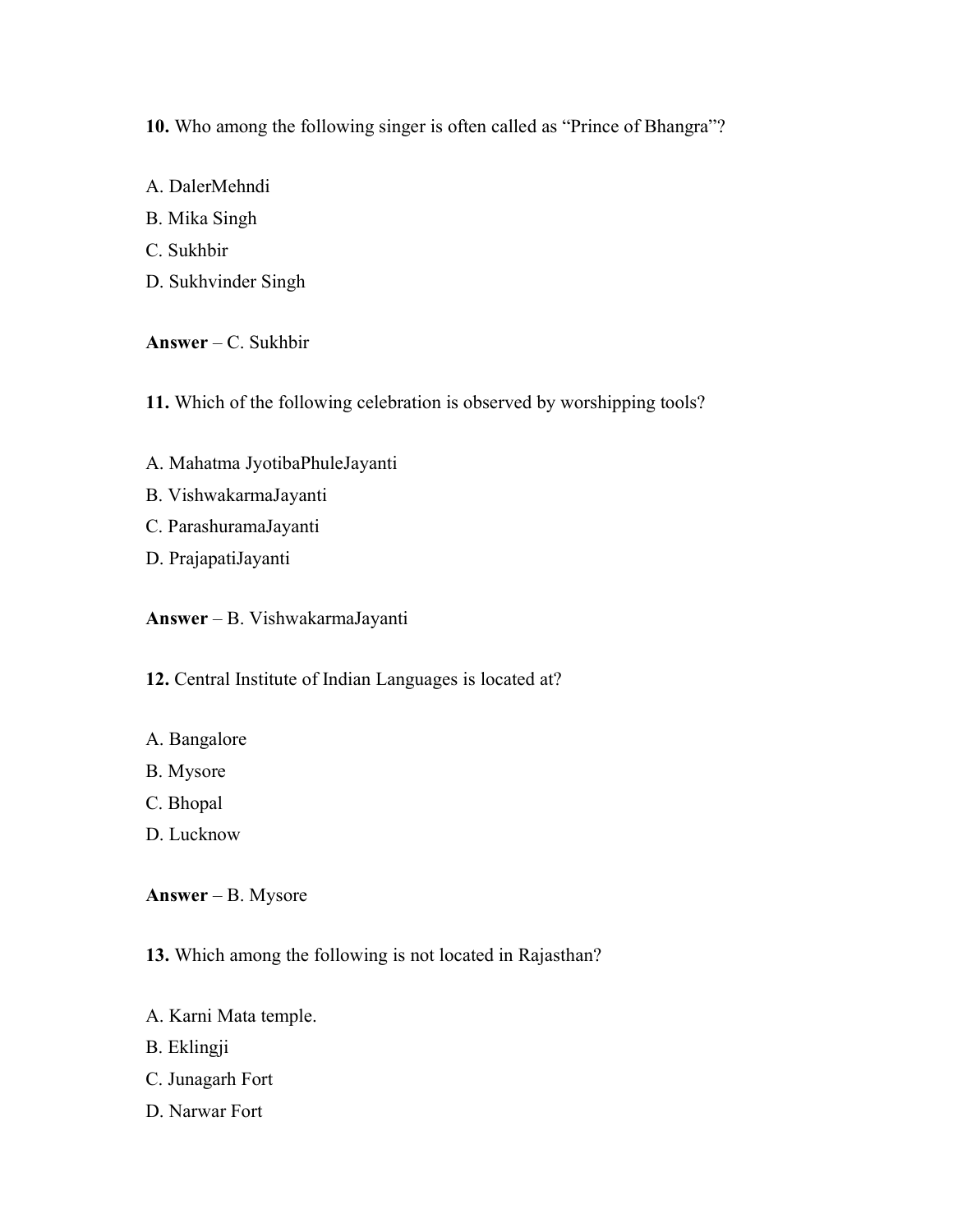Answer – D. Narwar Fort

14. Shore Temple is located in which state?

A. Kerala

B. Orissa

C. Assam

D. Tamil Nadu

Answer – D. Tamil Nadu

15. Which among the following was the first bank purely managed by Indians?

- A. Oudh Commercial Bank
- B. Punjab National Bank
- C. Bank of India
- D. Bank of Baroda

Answer – B. Punjab National Bank

16. What is the share of Government of India in NABARD?

A. 50%

- B. 51%
- C. 75%
- D. 99%

Answer – D. 99%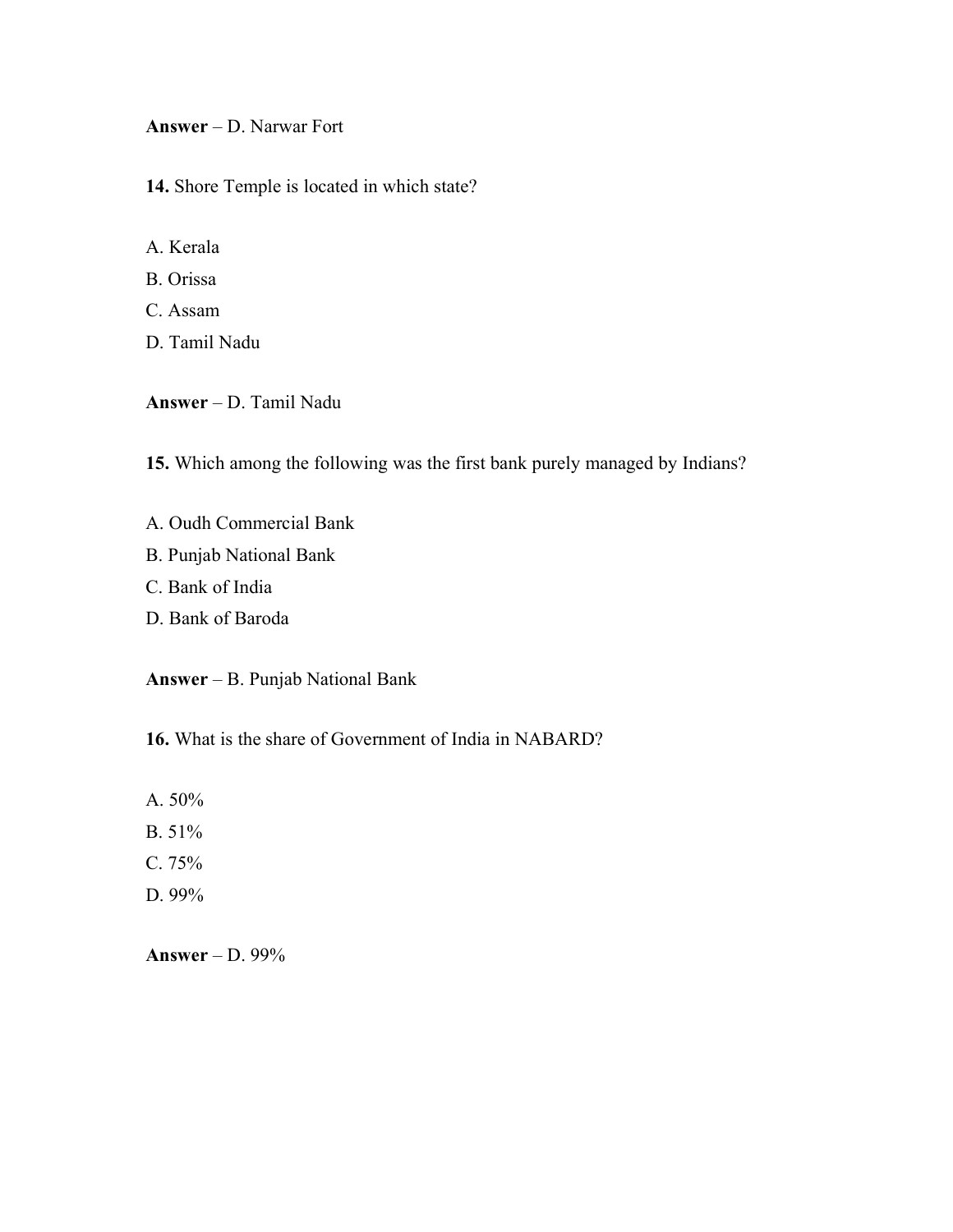17. Economic growth is normally coupled with?

A. Inflation B. Hyper-Inflation C. Deflation D. Stagflation

Answer – A. Inflation

18. Which among the following body regulates Mutual Funds in India?

- A. RBI
- B. SEBI
- C. NABARD
- D. AMFI

Answer – B. SEBI

19. Which among the following is terms is commonly not associated with Budgets in India?

A. Outcome Budget

B. Gender Budget

- C. Austerity Budget
- D. Gross Budgetary Support

Answer – C. Austerity Budget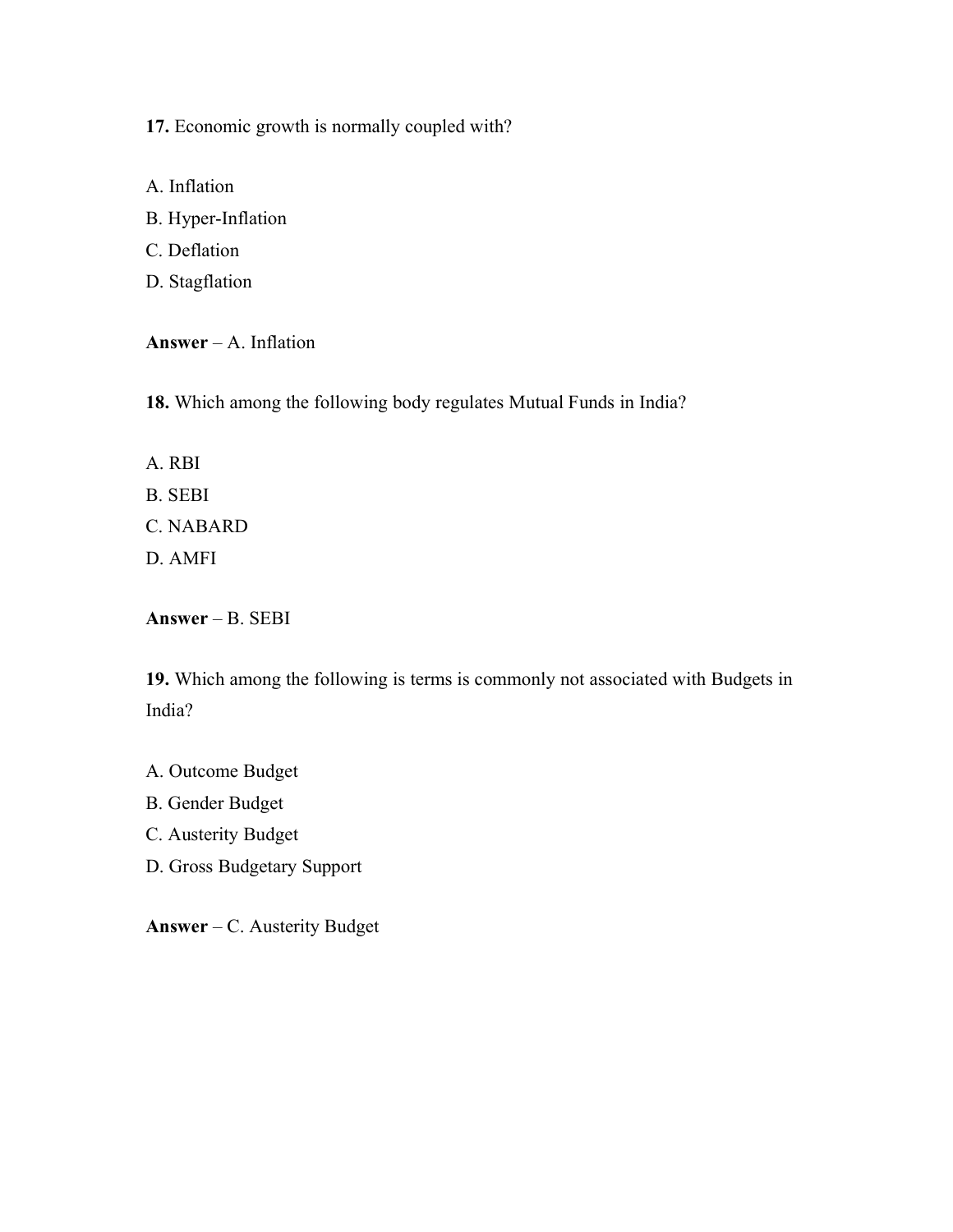20. The Mahatma Gandhi National Rural Employment Guarantee Act mandates at least what fraction of the beneficiaries to be women?

A. 25%

- B. 30%
- C. 40%
- D. 50%

Answer – B. 30%

21. Which heritage site depict the fine Dravidian style of art and Architecture?

- A. Akshardham
- B. Khajuraho
- C. Hampi
- D. Ajanta

Answer – C. Hampi

22. Who was the first Sultan of Delhi to shift to Agra and live in the fort?

- A. Sikander Lodi
- B. Akbar
- C. Humayun
- D. MuhammanBurie

Answer – A. Sikandar Lodi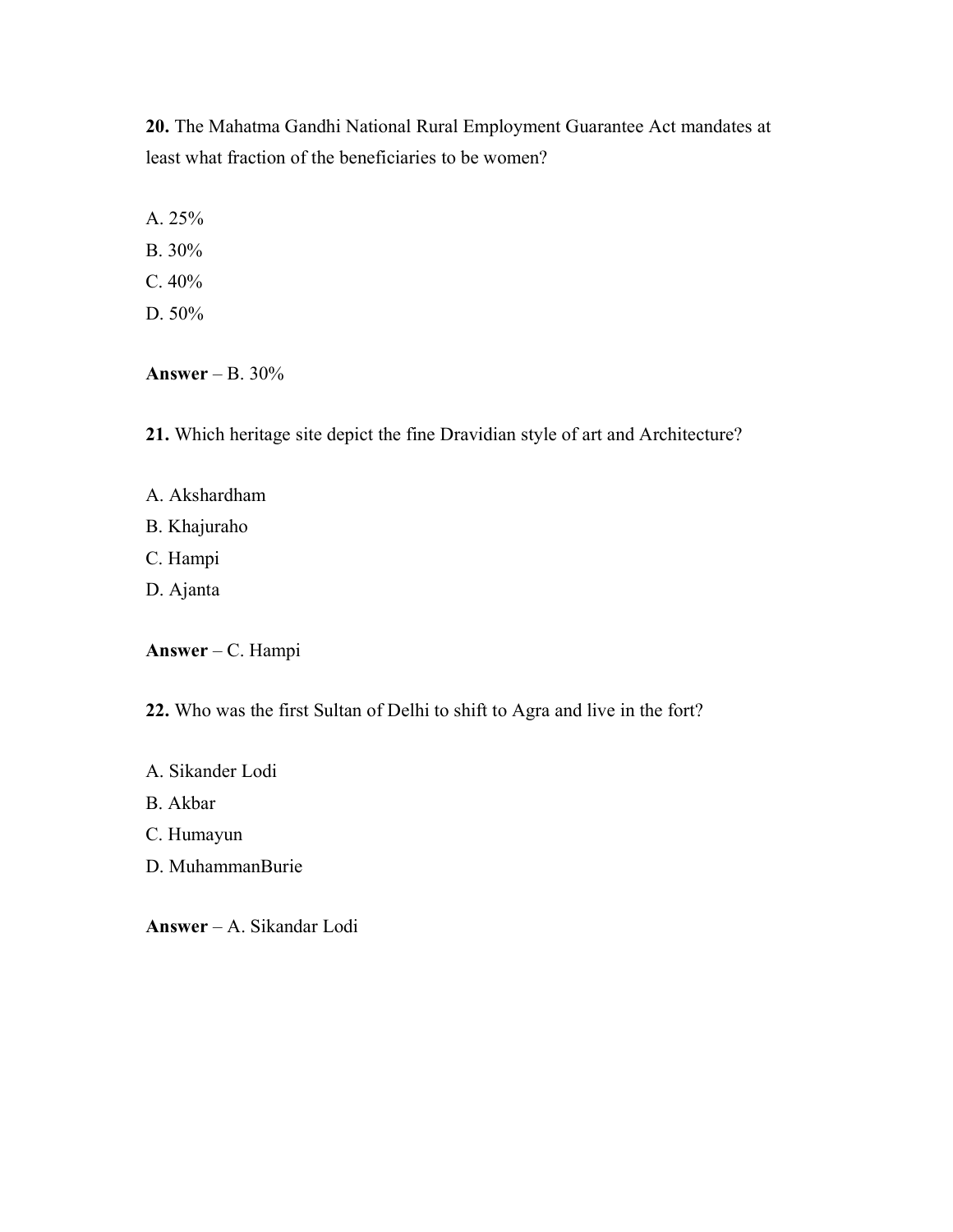23. Which was a center of learning and a Buddhist monastery from 3rd century BCE to the 13th century CE?

A. Red Ford

- B. QutubMinar
- C. JantarMantar
- D. Nalanda

Answer – D. Nalanda

24. The world famous Ajanta caves are situated in?

- A. Orissa
- B. Andhra Pradesh
- C. Kerala
- D. Maharashtra

Answer – D. Maharashtra

25. Which city is called 'White City' of Rajasthan?

- A. Bihar
- B. Jaipur
- C. Udaipur
- D. Jodhpur

Answer – C. Udaipur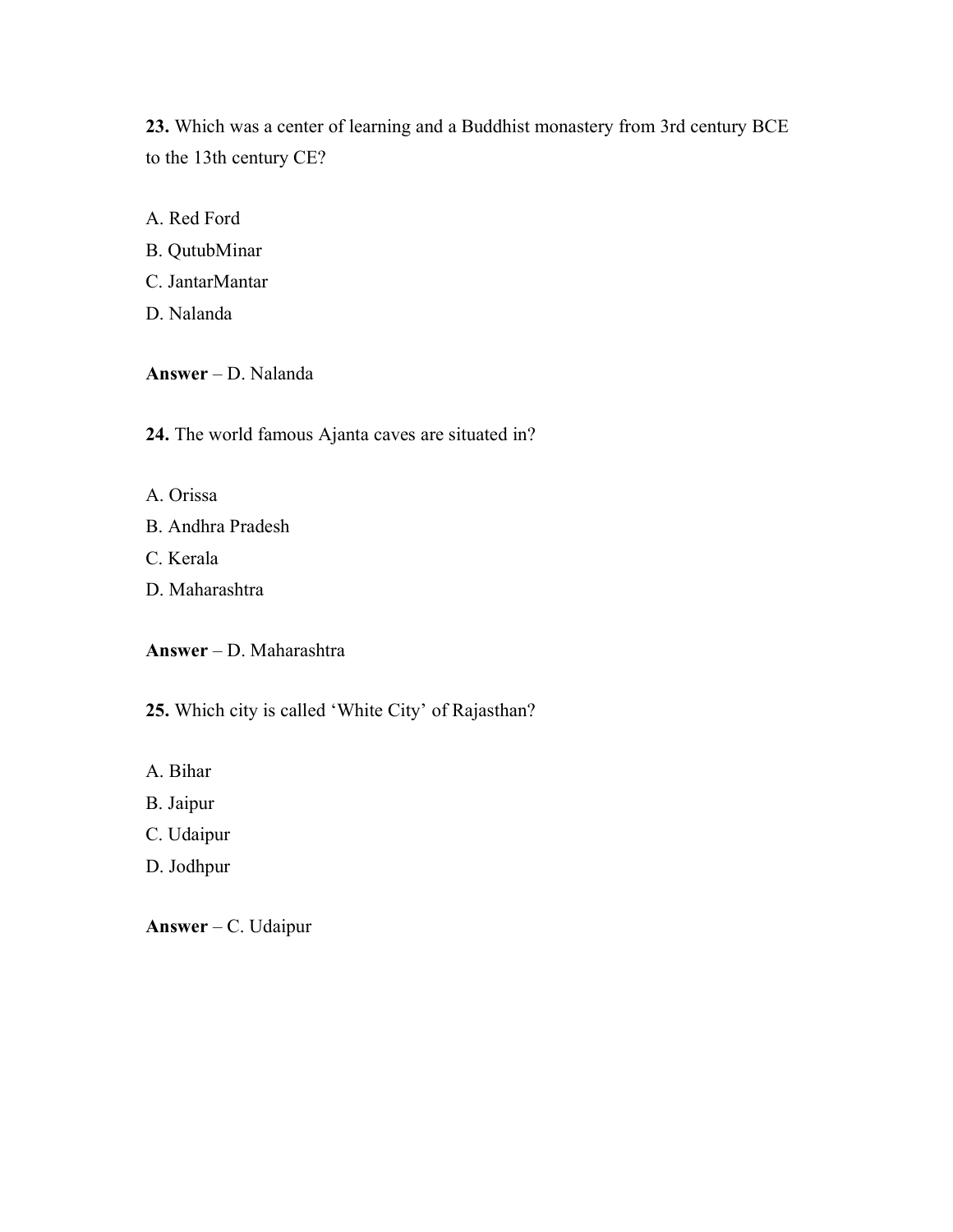26. Which is the place where were the earliest traces of human life on Indian subcontinent was discovered?

- A. Kaziranga
- B. Sundarbans
- C. Manas wildlife
- D. Rock Shelters of Bhimbetka

Answer – D. Rock Shelters of Bhimbetka Previous Papers

27. Which is famous for its unique Rajput Military Defense Architecture?

- A. Hillfort
- B. QutubMinar
- C. JantarMantar
- D. Nalanda

Answer – A. Hill Fort

28. Where Ellora caves are situated?

A. Madhya Pradesh

B. Maharashtra

C. Andhra Pradesh

D. Rajasthan

Answer – B. Maharashtra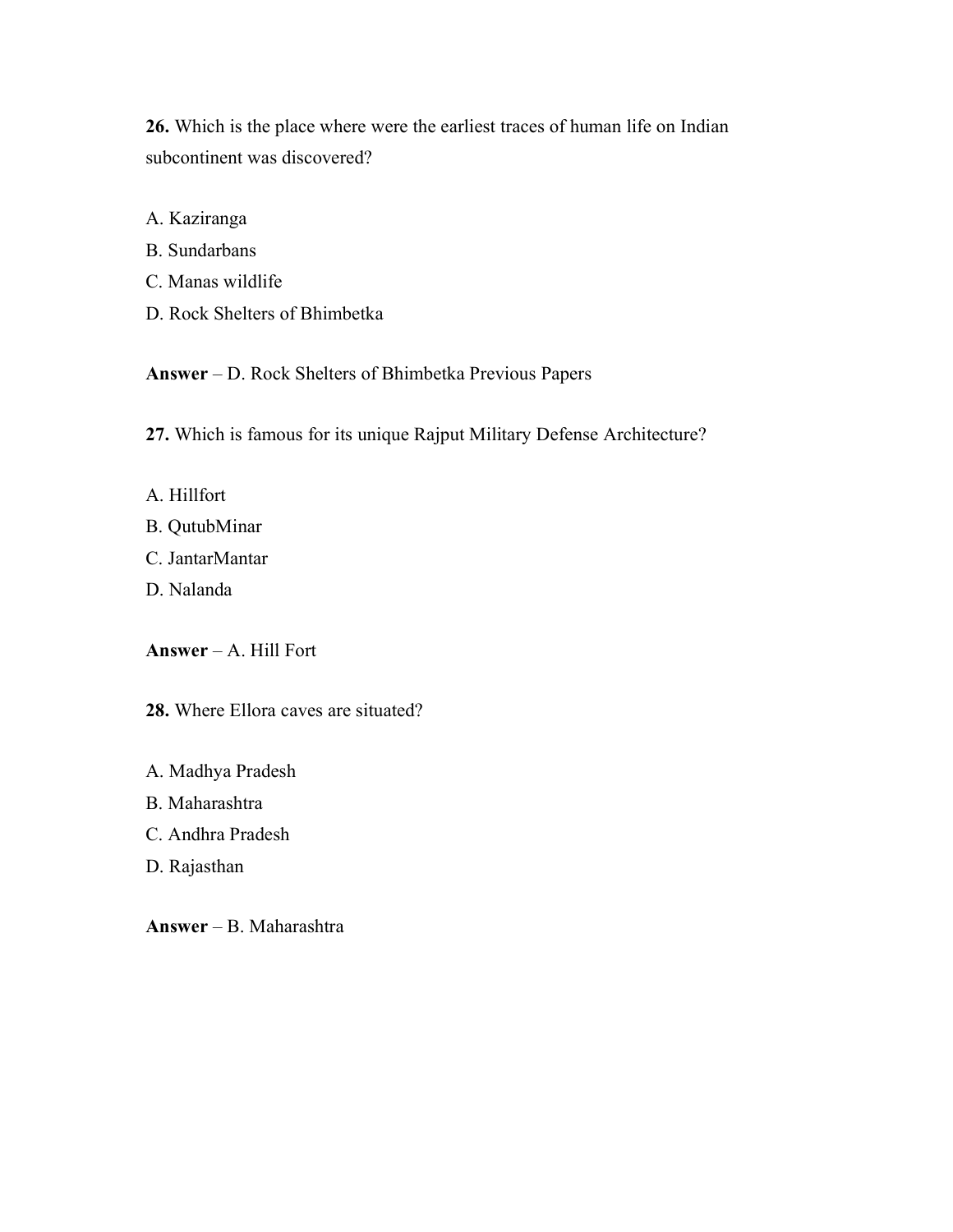29. Which World Heritage Sites in India was built by Begum Bega?

A. Humayun's Tomb

B. TajMahal

C. Red Ford

D. QutubMinar

Answer – A. Humayun's Tomb

30. Which of the following is the oldest stone structures in India?

A. Taj

- B. QutubMinar
- C. Red ford
- D. Sanchi

Answer – D. Sanchi

31. Which caves are well known for their Indian-rock cut architecture?

- A. Khajuraho
- B. Ellora
- C. Hampi
- D. Ajanta

Answer – B. Ellora

32. The famous Rock Garden is located in which city?

- A. Jaipur
- B. Lucknow
- C. Simla
- D. Chandigarh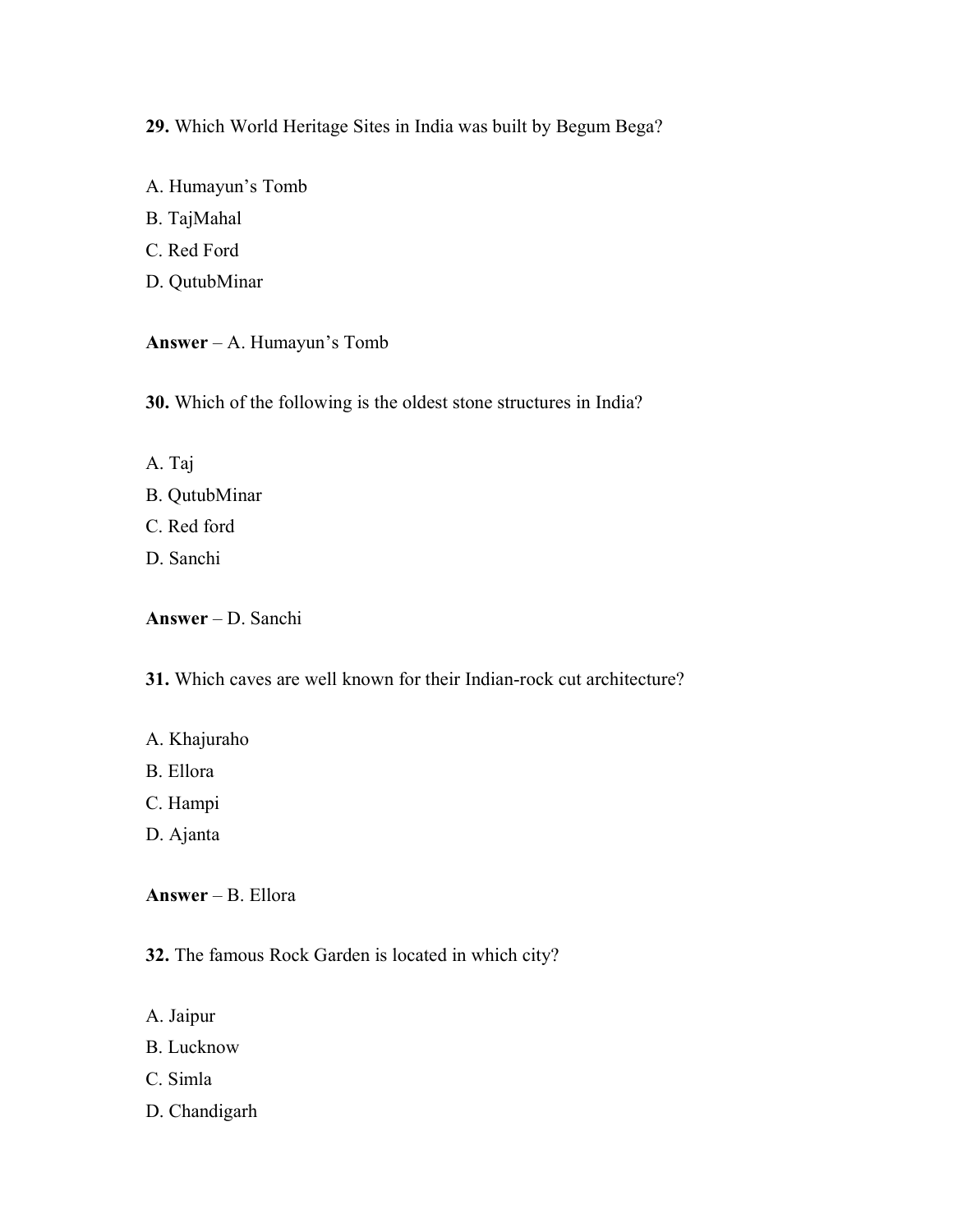Answer – D. Chandigarh

33. National Science Centre is located at

- A. Bangalore
- B. Bombay
- C. Kolkata
- D. Delhi

Answer – D. Delhi

34. National Institute of Nutrition is located in which of the following place?

- A. Bangalore
- B. Kerala
- C. Hyderabad
- D. Gandhinagar

Answer – C. Hyderabad

35. National Institute of Aeronautical Engineering is located at?

- A. Delhi
- B. Dehradun
- C. Lucknow
- D. Bangalore

Answer – A. Delhi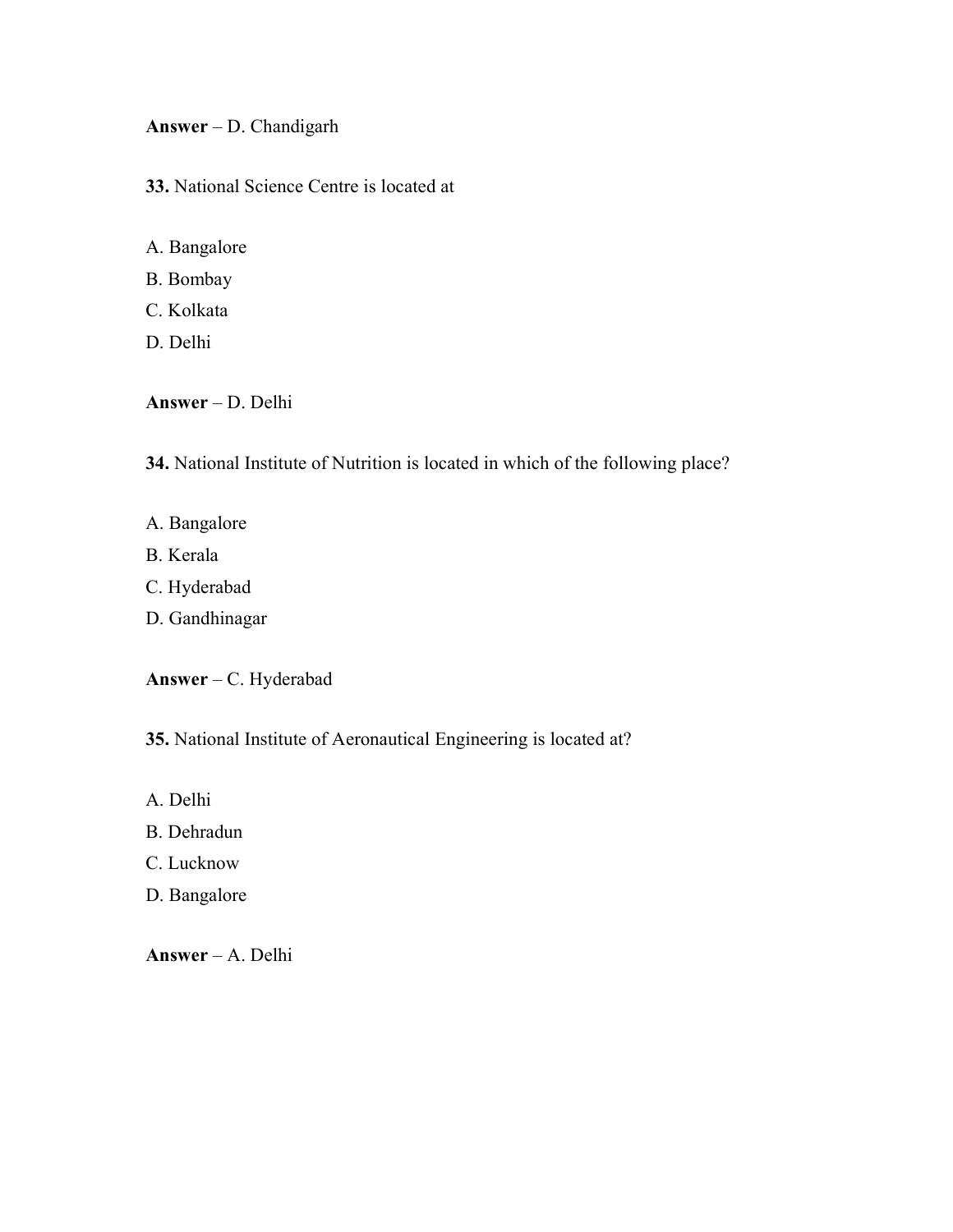36. Sun temple is situated at?

A. Bangalore

B. Konark

C. Haridwar

D. Kerala

Answer – B. Konark

37. Which organization constructs and manages the Border Road?

A. Border Road Development Board

B. National Highways Authority of India

C. State Government where Border lies

D. Defence Ministry

Answer – A. Border Road Development Board

38. Which national highway is called as 'lifeline of Myanmar'?

A. NH 37

B. NH 27

C. NH 29

D. NH 39

Answer – D. NH  $39$ 

39. Which railway zone has the highest earning in India?

A. Northern

B. South East Central

C. South Eastern

D. Western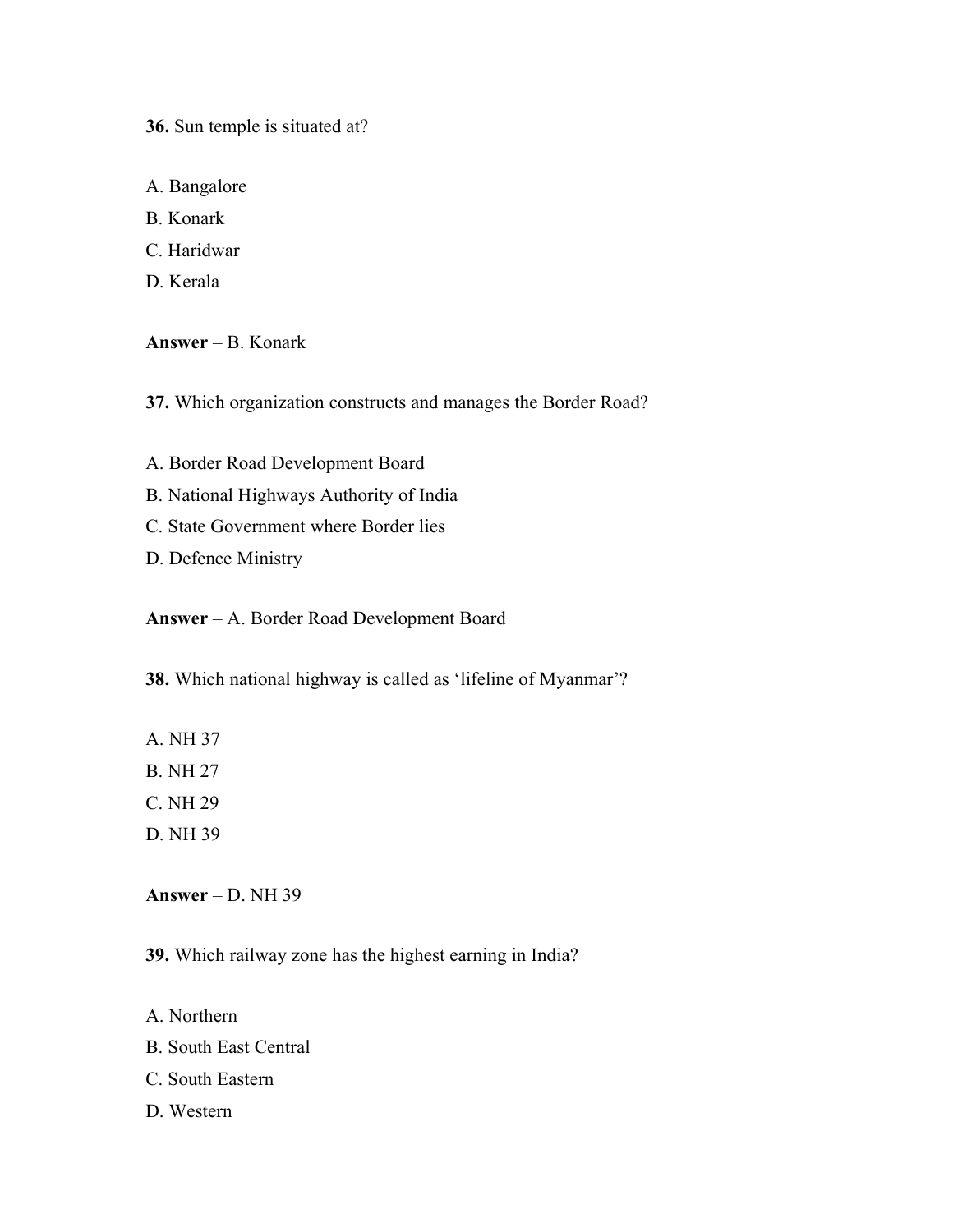Answer – B. South East Central

40. When was track electrification introduced in India?

A. 1911

- B. 1920
- C. 1925
- D. 1943

Answer – C. 1925

41. Which state has the highest density of roads in India?

- A. Kerala
- B. Tripura
- C. West Bengal
- D. Maharashtra

Answer – A. Kerala

42. When was air transport started in India?

- A. 1911
- B. 1920
- C. 1925
- D. 1951

Answer – A. 1911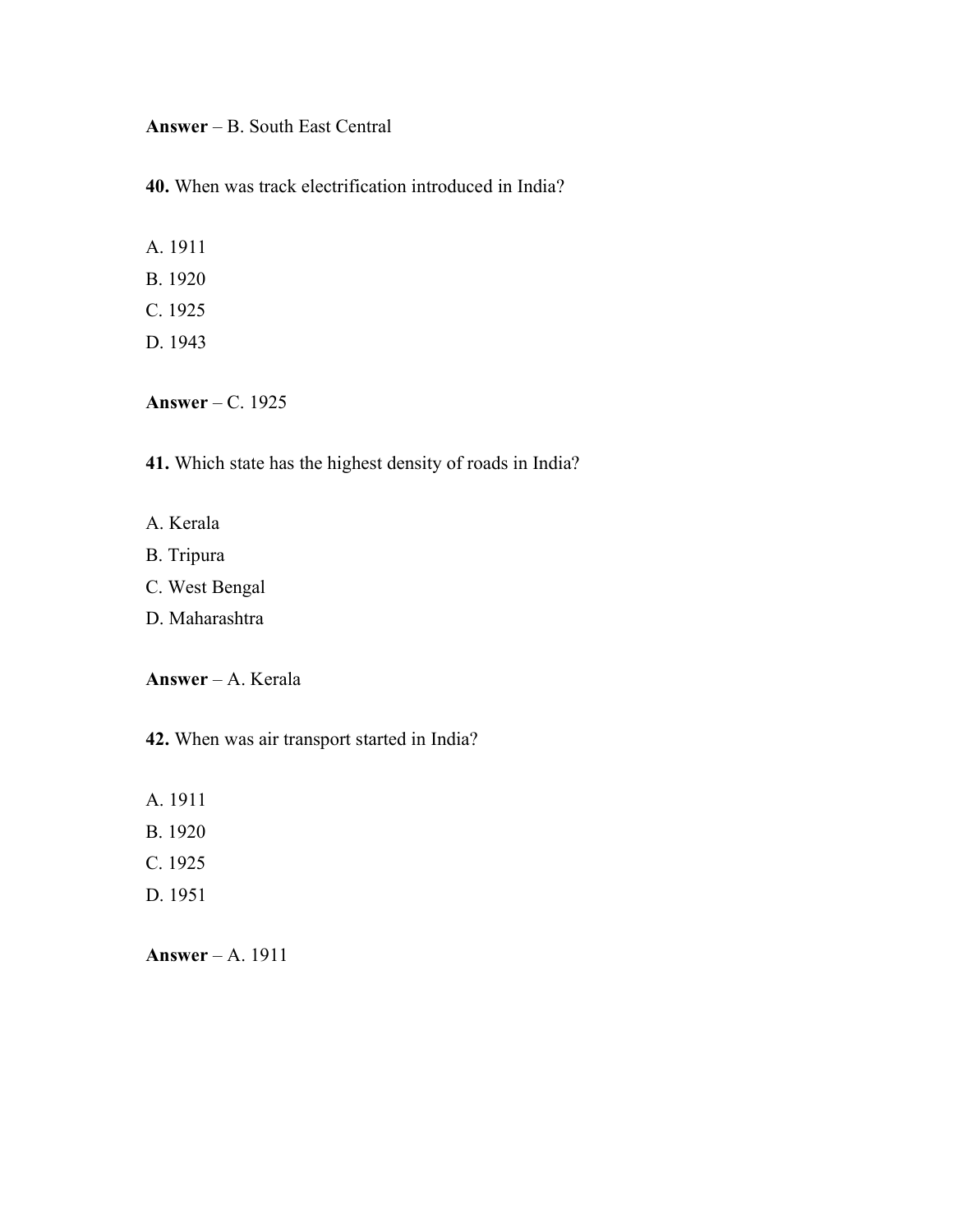43. Which is the deepest landlocked port of India?

- A. Mumbai
- B. Kandla
- C. Marmagao
- D. Vishakhapatnam

Answer – D. Vishakhapatnam

44. Which is the biggest port in the country?

- A. Mumbai
- B. Tuticorin
- C. Kochi
- D. Kandla

Answer – A. Mumbai

45. When was New Mangalore declared as a major port?

- A. 1951
- B. 1961
- C. 1974
- D. 1981

Answer – C. 1974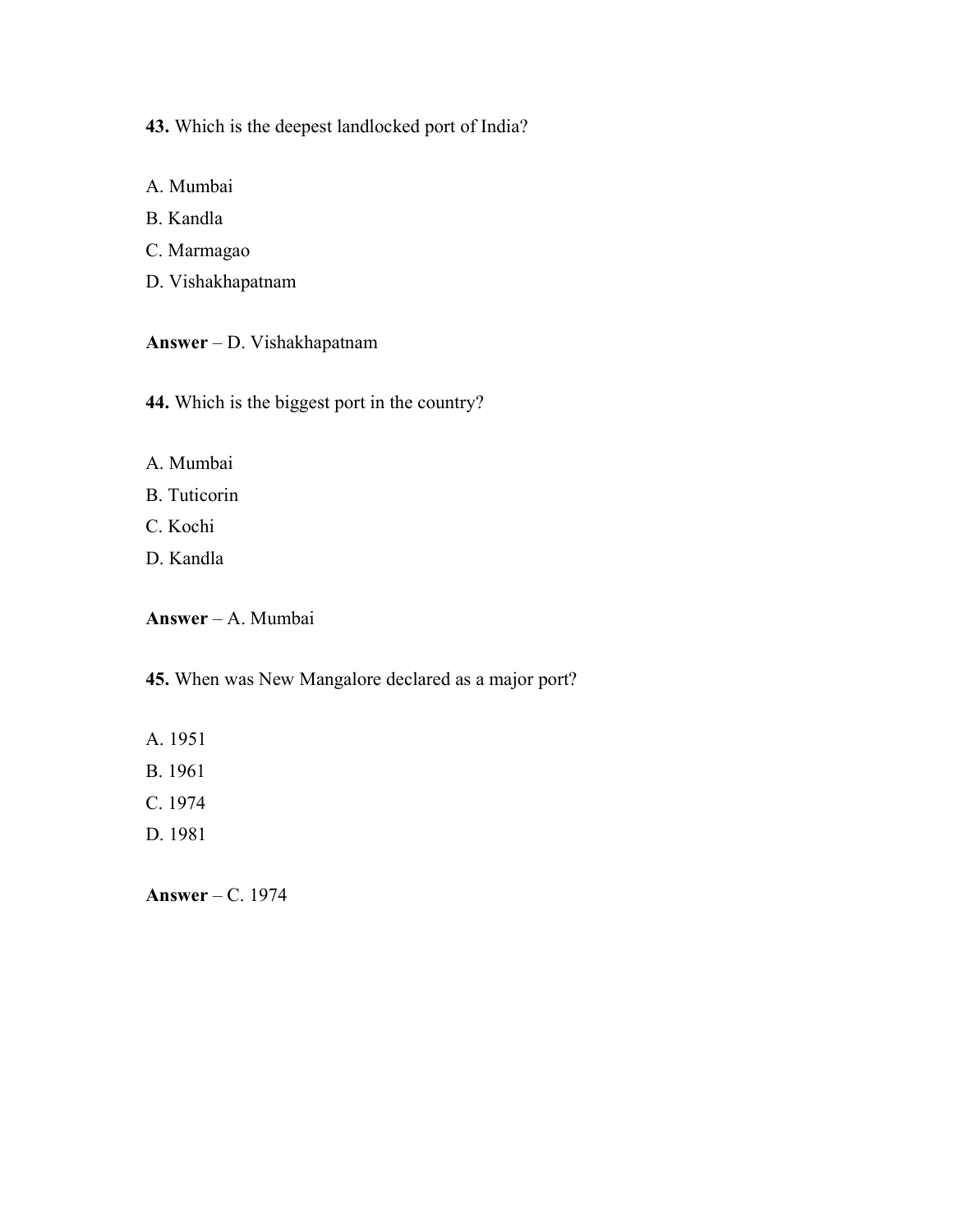46. Which is the highest airport in India?

A. Leh airport

B. Bareli airport

C. Bhopal airport

D. Daman airport

Answer – A. Leh airport

47. On which date Swachh Bharat Abhiyan was launched?

- A. 2nd October
- B. 15th August
- C. 26th January
- D. 14th April

Answer – A. 2nd October

48. Sagar Mala project is related to?

A. Modernization of ports

B. Oil extraction

C. Sea route development

D. None of the above

Answer – A. Modernization of ports